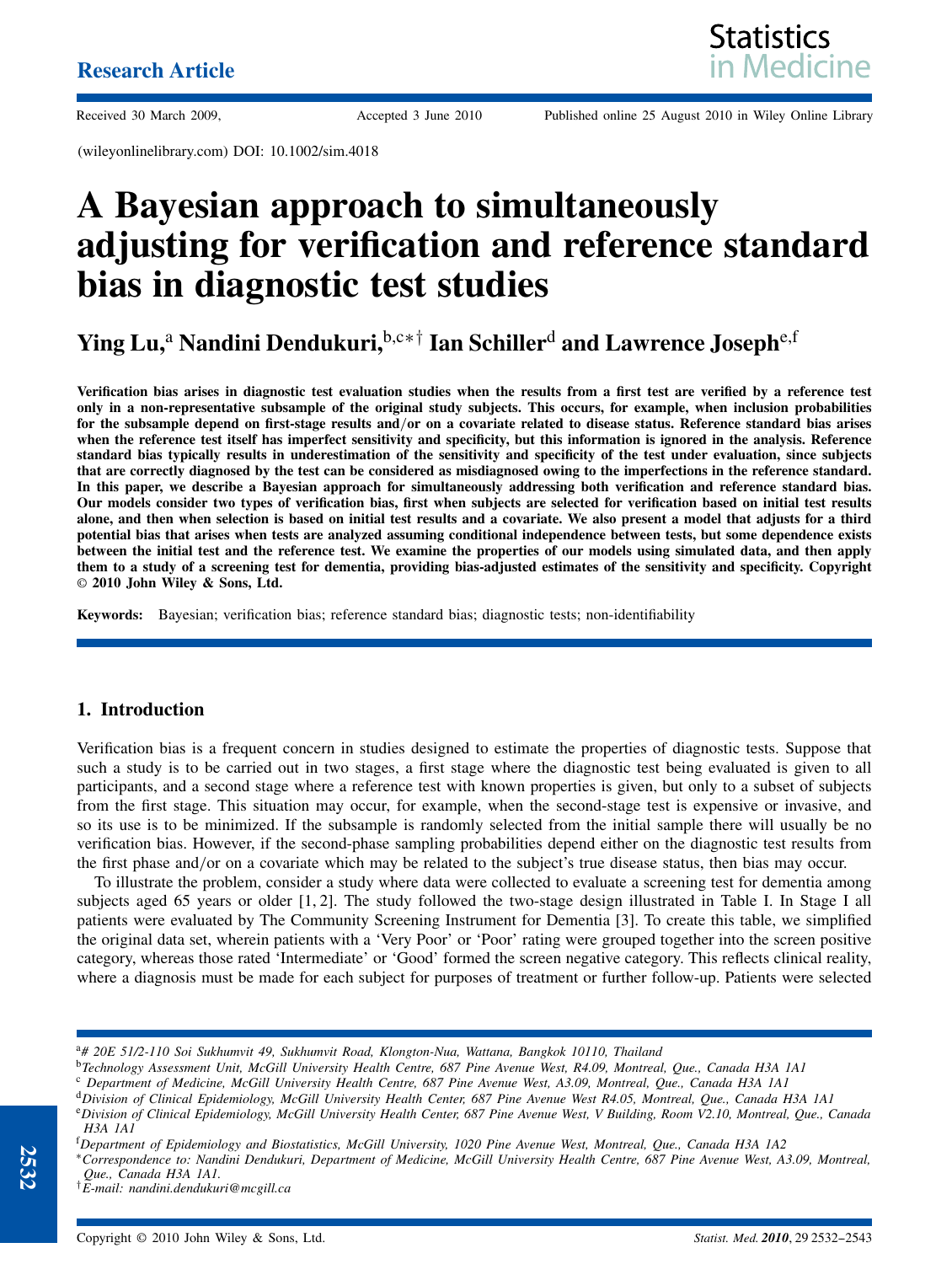**Table I**. Data from Rodenberg and Zhou (2000) on 2212 patients screened for dementia. The screening test was The Community Screening Instrument for Dementia, and the reference clinical diagnosis was based on the Cambridge Mental Disorders of the Elderly Examination and the Consortium to Establish a Registry for Alzheimer's Disease.

|          |                                                                     |                    | Greater than 75 years old | Less than 75 years old |                    |  |
|----------|---------------------------------------------------------------------|--------------------|---------------------------|------------------------|--------------------|--|
| Stage    |                                                                     | Screening test $+$ | Screening test $-$        | Screening test $+$     | Screening test $-$ |  |
| Stage I  | Total<br>Unverified by reference test<br>Verified by reference test | 255<br>99<br>156   | 650<br>578<br>72          | 174<br>78<br>96        | 1133<br>1106<br>27 |  |
| Stage II | Reference test $+$<br>Reference test $-$                            | 54<br>102          |                           | 10<br>86               |                    |  |

for Stage II of the study based on their performance on the screening test, with a screen positive subject more likely to be selected for further testing than a screen negative subject, and on the covariate age, with older subjects more likely to be selected. The reference standard clinical diagnosis of dementia was made following an interview and clinical exam, in part based on the Cambridge Mental Disorders of the Elderly Examination and on a structured cognitive evaluation from the Consortium to Establish a Registry for Alzheimer's Disease (CERAD).

Previous analyses of these data [2] assumed the reference clinical diagnosis to be a gold standard test, with sensitivity and specificity both equalling 100 per cent. There is much evidence in the literature, however, that the clinical diagnosis of dementia is far from perfect. For example, a recent review of studies comparing clinical diagnosis to postmortem neuropathology reported that the sensitivity of clinical diagnosis ranged from 39 to 98 per cent, while the specificity ranged from 33 to 100 per cent. Similar results have also been reported in other studies [4, 5]. Since it is well known that not adjusting for an imperfect reference test can very strongly bias estimates of sensitivity and specificity even in the absence of verification bias [6], it is important to adjust for this additional factor. To our knowledge, no model has been developed that simultaneously adjusts for verification bias and the lack of a gold standard reference test.

Verification bias was first described over two decades ago, and various solutions have appeared in the literature, mainly from a frequentist point of view [7-9]. While these methods are useful, they are subject to serious limitations. For example, one typically must assume that the second-stage test is either a perfect gold standard or has exactly known test properties [10], neither assumption being realistic in the vast majority of situations. This is because if one tries to incorporate all uncertainties into the model, including unknown properties for the reference standard test, then the model becomes non-identifiable, there being more parameters to estimate than there are degrees of freedom in the data.

Recently, two articles addressed the problem using Bayesian approaches [11, 12], but both models assumed that the reference test was a perfect gold standard. Further, they proposed models where the verification probabilities depend on the results of both the test under evaluation and the reference test, in addition to covariates. Martinez *et al.* [11] used an empirical Bayes approach where the prior distribution was determined in part by maximum likelihood estimates obtained from a frequentist solution. Buzoianu and Kadane's model [12] used a missing data approach to impute unobserved reference test results for the unverified subjects with prior distributions based on expert opinion. The model described in this paper reduces to that of Buzoianu and Kadane if the second-stage test is assumed to be a perfect reference standard and verification bias is ignorable.

In this paper, we model the sensitivity and specificity of the reference test as additional unknown parameters. Further, we allow the verification probabilities to depend only on variables known at Stage I, depending on the reference test only indirectly, via a covariate. A Bayesian approach is used for inference, and as has often been suggested in the diagnostic testing literature [6, 13--15], posterior inferences are obtained by placing informative prior distributions on a minimum number of parameters.

In Section 2 we describe the most basic situation where the verification probability is a function of the result of the first-stage screening test only, deferring discussion of adding a covariate to the model to Section 3. Whether there is a covariate or not, we allow the reference test to be imperfect, and simultaneously estimate all unknown parameters. In Section 4 we investigate the performance of our methods in simulated data sets to illustrate the effect of various design variables and the prior distribution on the estimated parameters. We return to the problem of estimating the properties of our screening test for dementia in Section 5. We use this example to compare estimates derived from models assuming conditional independence between tests or not. We provide some concluding remarks in Section 6.

### **2. A Bayesian approach to correcting for verification bias**

Suppose that a study is designed to estimate the properties of a diagnostic test  $(T_1)$  for a certain disease or condition, and that this test is to be compared with another possibly imperfect reference test  $(T_2)$ . At a first stage,  $T_1$  is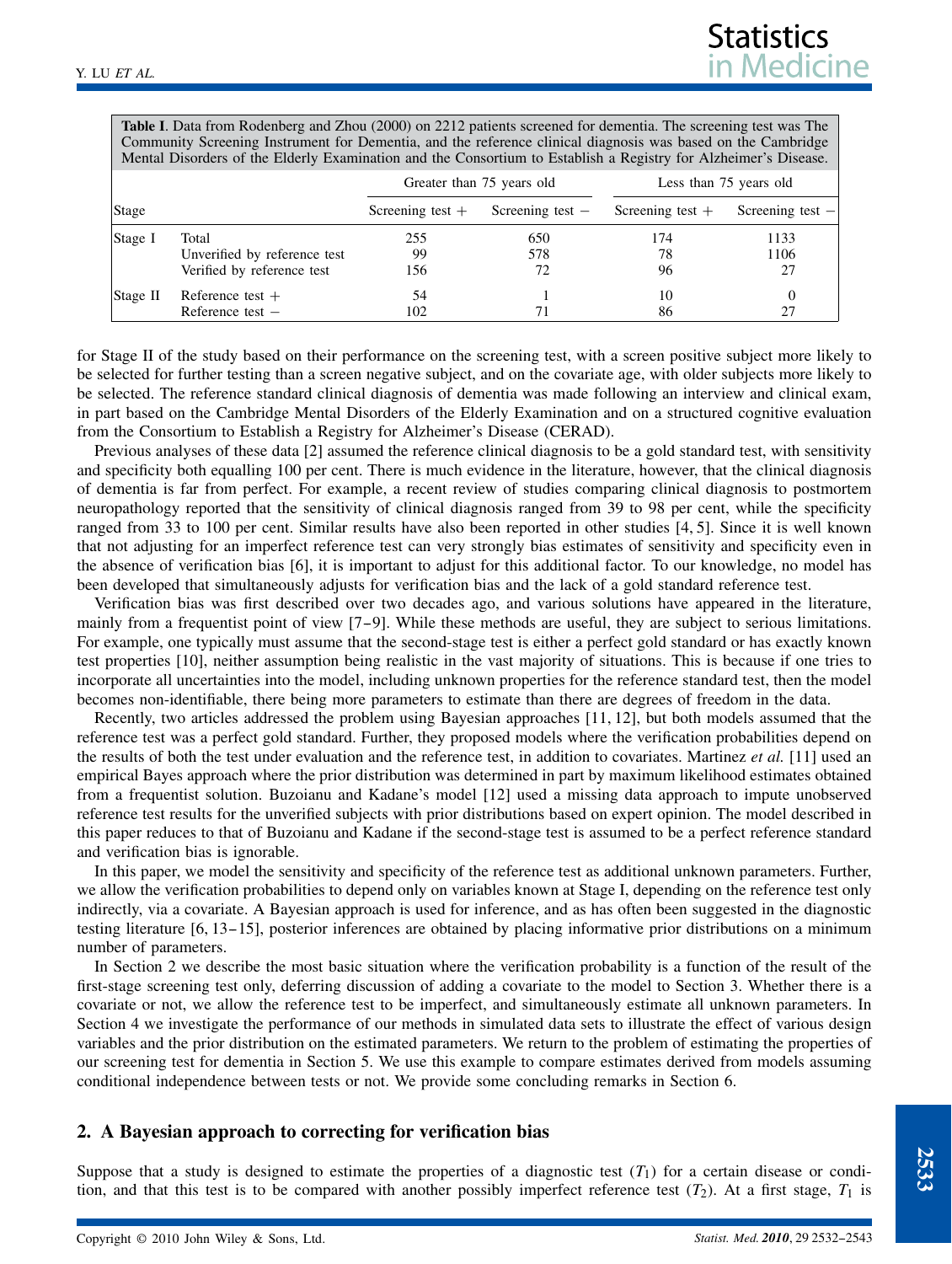|                    | <b>Table II.</b> A two-stage design for diagnostic test evaluation. |                                   |                                 |
|--------------------|---------------------------------------------------------------------|-----------------------------------|---------------------------------|
| Stage of the study |                                                                     | $T_1 = 1$                         | $T_1 = 0$                       |
| Stage I            | Total<br>Unverified on $T_2$<br>Verified on $T_2$                   | $\iota_1$<br>$u_1$<br>$t_1 - u_1$ | $t_{0}$<br>$u_0$<br>$t_0 - u_0$ |
| Stage II           | $T_2 = 1$<br>$T_2 = 0$                                              | $d_{11}$<br>$d_{10}$              | $d_{01}$<br>$d_{00}$            |

One observes  $t_1$  and  $t_0$  positive and negative subjects on test  $T_1$  at Stage I, but only  $t_1 - u_1$  and  $t_0 - u_0$  positive and negative  $T_1$  subjects, respectively, are selected to be further evaluated by test  $T_2$  at Stage II of the design. The data  $d_{ij}$ ,  $i$ ,  $j = 0, 1$  represent the numbers of subjects who test positive (1) or negative (0) on each of the two tests.

applied to a random sample of subjects from the target population. Subsequently, a random sample of these subjects is verified by  $T_2$ , with the sampling probabilities possibly dependent on the results of  $T_1$ . Let *V* denote a verification indicator such that  $V = 1$  if the subject is verified by  $T_2$ , and  $V = 0$  otherwise. Unless the selection probabilities for second-stage subject verification do not depend on  $T_1$ , i.e.  $P(V=1|T_1)=P(V=1)$ , then there is the possibility of verification bias.

Let  $p_{11}$  be the probability of testing positive on  $T_1$ , and assume that the probability of verification for each subject depends only on their results on  $T_1$ . Let  $p_{V1}$  be the probability of being verified among individuals who are positive on  $T_1$ , and  $p_{V0}$  be the probability of being verified among individuals who are negative on  $T_1$ . Let  $p_{21}$  denote the probability of being positive on  $T_2$  given  $T_1$  is positive and the subject is selected for verification. Similarly, let  $p_{20}$ denote the probability of testing positive on *T*<sup>2</sup> given *T*<sup>1</sup> is negative and the subject is selected for verification. The statistical model may be summarized using a hierarchical notation as

$$
T_1 \sim \text{Bernoulli } (p_{11}),
$$
  
\n $V|T_1 = j \sim \text{Bernoulli } (p_{Vj}), \quad j = 0, 1 \text{ and}$   
\n $T_2|V = 1, T_1 = j \sim \text{Bernoulli}(p_{2j}), \quad j = 0, 1.$ 

The observed data can be summarized as described in Table II. Let the number of subjects testing positive  $(T_1 = 1)$  or negative  $(T_1 = 0)$  on the first test be given by  $t_1$  and  $t_0$ , respectively. The  $t_j$  subjects,  $j = 0, 1$ , can be further subdivided into  $d_{j1}$  who were verified and tested positive on  $T_2$ ,  $d_{j0}$  who were verified and tested negative on  $T_2$ , and  $u_j$  who were not verified, so that  $d_{i1} + d_{i0} + u_i = t_i$ .

The full likelihood function can be written as the product of the likelihood contribution at each stage, giving

$$
L(p_{11}, p_{V1}, p_{V0}, p_{21}, p_{20}|t_1, t_0, u_1, u_0, d_{11}, d_{10}, d_{01}, d_{00})
$$
  
 
$$
\propto p_{11}^{t_1} (1 - p_{11})^{t_0} \times \{p_{V1}^{(d_{11} + d_{10})} (1 - p_{V1})^{u_1} \times p_{V0}^{(d_{01} + d_{00})} (1 - p_{V0})^{u_0}\} \times \{p_{21}^{d_{11}} (1 - p_{21})^{d_{10}} \times p_{20}^{d_{01}} (1 - p_{20})^{d_{00}}\}.
$$
 (1)

The probabilities of testing positive or negative on each test at Stage I and Stage II can be expressed as functions of the prevalence of the condition of interest  $(\pi)$ , and the properties (sensitivity  $S_i$  and specificity  $C_i$ ) of each test *i*,  $i = 1, 2$ . For the Stage I sample we have

$$
p_{11} = P(T_1 = 1) = P(D = 1)P(T_1 = 1|D = 1) + P(D = 0)P(T_1 = 1|D = 0)
$$
  
=  $\pi S_1 + (1 - \pi)(1 - C_1)$ ,

where *D* is a binary variable denoting the true (unobserved, or latent) disease status.

We assume that at the second-stage subjects are selected at random from within subsets denoted by  $T_1 = 1$ and  $T_1 = 0$ . Since subjects at the second stage were selected randomly,  $P(T_2=1|T_1=1, V=1) = P(T_2=1|T_1=1, V=1)$ 1) and  $P(T_2=1|T_1=0, V=1) = P(T_2=1|T_1=0)$ . This implies that the Stage II sample provides unbiased estimates of the predictive values  $P(T_2=1|T_1)$  even in the presence of verification bias, which can affect other parameters.

We first assume that  $T_1$  and  $T_2$  are conditionally independent given the true disease status, but later remove this assumption to model possible dependence between  $T_1$  and  $T_2$ . Conditional independence implies

$$
p_{21} = P(T_2 = 1 | T_1 = 1)
$$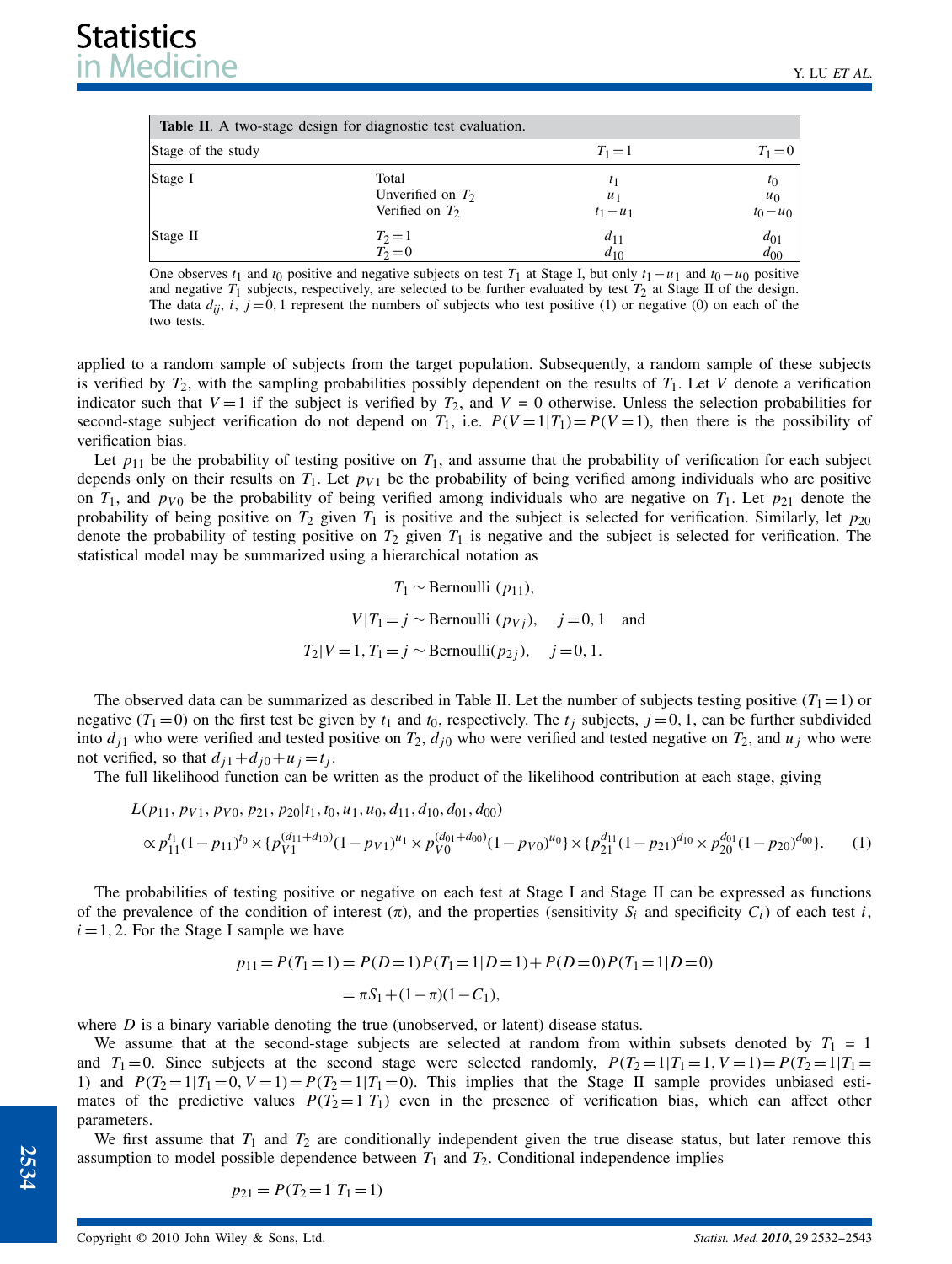$$
= P(T_2 = 1, D = 1 | T_1 = 1) + P(T_2 = 1, D = 0 | T_1 = 1)
$$
  
=  $P(T_2 = 1 | D = 1)P(D = 1 | T_1 = 1) + P(T_2 = 1 | D = 0)P(D = 0 | T_1 = 1)$   
=  $S_2 \frac{\pi S_1}{\pi S_1 + (1 - \pi)(1 - C_1)} + (1 - C_2) \frac{(1 - \pi)(1 - C_1)}{\pi S_1 + (1 - \pi)(1 - C_1)}.$  (2)

Similarly,

$$
p_{20} = P(T_2 = 1 | T_1 = 0) = S_2 \frac{\pi (1 - S_1)}{\pi (1 - S_1) + (1 - \pi) C_1} + (1 - C_2) \frac{(1 - \pi) C_1}{\pi (1 - S_1) + (1 - \pi) C_1}.
$$
\n(3)

Most of the literature to date [7, 9, 11, 12] assumes that  $T_2$  is a gold standard test with  $S_2 = C_2 = 1$ . Then equations (2) and (3) reduce to

$$
p_{21} = P(T_2 = 1 | T_1 = 1) = \frac{\pi S_1}{\pi S_1 + (1 - \pi)(1 - C_1)} \text{ and}
$$
  
\n
$$
p_{20} = P(T_2 = 1 | T_1 = 0) = \frac{\pi (1 - S_1)}{\pi (1 - S_1) + (1 - \pi) C_1},
$$
\n(4)

respectively. However, one could argue that this assumption almost never holds in practice, as few if any diagnostic tests are error-free, and even theoretically perfect tests are rendered imperfect by human error in application and administration. Accurate estimation and full correction for verification bias therefore depend on taking these imperfections into account.

The amount of prior information required for reasonable estimation is determined in large part by the number of degrees of freedom in the observed data. At Stage I we observe the number of positive results on *T*1, a binomial random variable contributing 1 degree of freedom. At the verification stage we observe two binomial variables contributing 1 degree of freedom each. Finally, at Stage II, within each of the groups of individuals who are positive or negative on *T*<sup>1</sup> we observe the number of positive results on *T*2. Thus we observe results of two further binomial variables each adding 1 degree of freedom, for a total of 5. However, since the parameters of interest  $(\pi, S_1, C_1, S_2, C_2)$  are involved in Stages I and II only, the two degrees of freedom from the verification stage do not contribute useable information towards estimating these parameters, hence the number of degrees of freedom available for this purpose is 3. This renders our model non-identifiable, meaning that in practice substantive prior inputs are required for at least two of these parameters in order to derive reasonable estimates [6, 15]. While considerable care needs to be exercised in selecting prior distributions, and one will usually want to check the robustness of the final estimates across a range of prior choices, this approach seems preferable to falsely assuming  $T_2$  to be a perfect gold standard, which will almost always lead to biased estimates.

While substantive prior information can be input on any two or more parameters, usually  $S_2$  and  $C_2$  are chosen, as the properties of the reference standard should be at least approximately known. In addition, there might sometimes be some knowledge about the prevalence. For example, if the main objective of the study is to estimate the properties of *T*1, the design might aim for approximately 50 per cent prevalence, providing equal sample sizes towards estimating sensitivity and specificity. Typically, one would want to run analyses with low information prior distributions on *S*<sup>1</sup> and *C*1, to let the data drive inferences about the main parameters of interest. Two degrees of freedom are available to estimate the verification stage parameters  $(p_{V1}, p_{V0})$ , so that non-informative prior distributions can be used for these parameters.

In principle, any joint prior distribution can be used over the set of seven unknown parameters. The Beta  $(\alpha, \beta)$  density is a convenient choice, as it covers the 0,1 range of each parameter, and has a reasonably flexible shape. To determine the values of  $\alpha$  and  $\beta$  for a parameter about which some substantive prior knowledge is available, we need information on any two features of the distribution, for example the mean and standard deviation, or the 2.5 and 97.5 per cent quantiles [6]. If a low information prior distribution is needed one can use a Beta  $(\alpha = 1, \beta = 1)$ , which corresponds to a uniform prior distribution. For example, we used Beta(1,1) prior distributions for the verification probabilities,  $p_{V1}$  and  $p_{V0}$ .

Having stated our likelihood function and the form of our prior distributions, posterior densities are derived through Bayes theorem. In this case, there are no simple closed-form formulae, but samples from the marginal posterior distributions for each parameter can be obtained using a Gibbs Sampler as implemented in WinBUGS. Our programs are available from the software section at http://www.medicine.mcgill.ca/epidemiology/dendukuri. For each of the models presented in this paper, we ran 5 Gibbs sampler chains with different initial values. Convergence was determined using the Gelman–Rubin statistic provided by WinBUGS. Once the chains had converged, we used 100 000 iterations of the Gibbs sampler to estimate posterior medians and equal tailed 95 per cent credible intervals for all parameters of interest.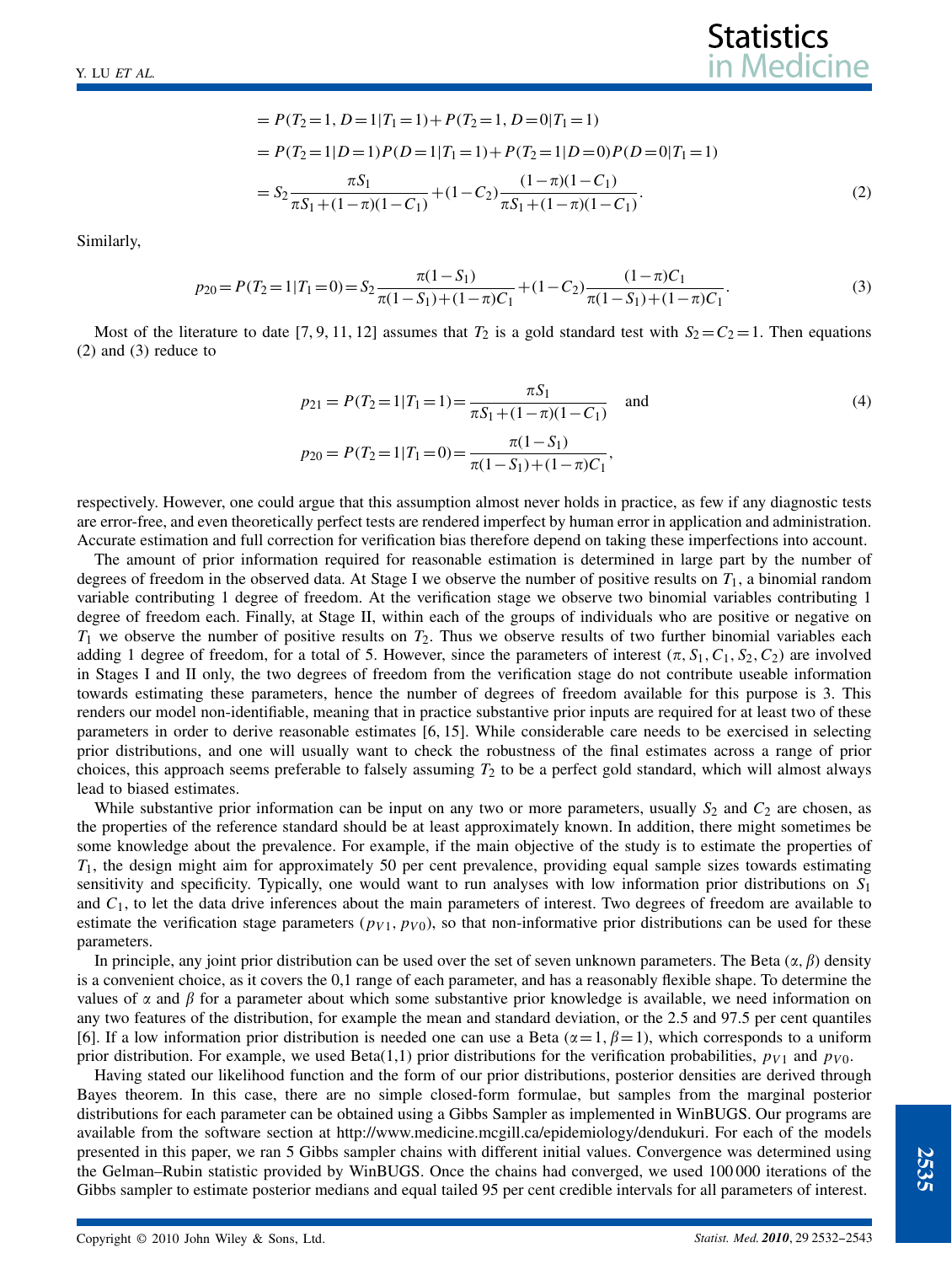$$
p_{21} = P(T_2 = 1 | T_1 = 1) = \frac{P(T_2 = 1, T_1 = 1)}{P(T_1 = 1)}
$$
  
\n
$$
= \frac{\pi(S_1 S_2 + \text{covp}) + (1 - \pi)((1 - C_1)(1 - C_2) + \text{covn})}{\pi S_1 + (1 - \pi)(1 - C_1)} \text{ and }
$$
(5)  
\n
$$
p_{20} = P(T_2 = 1 | T_1 = 0) = \frac{P(T_2 = 1, T_1 = 0)}{P(T_1 = 0)}
$$
  
\n
$$
= \frac{\pi((1 - S_1)S_2 - \text{covp}) + (1 - \pi)(C_1(1 - C_2) - \text{covn})}{\pi(1 - S_1) + (1 - \pi)C_1}.
$$
(6)

As in [13] these parameters take on values between 0 (no dependence) and upper limits that are functions of the sensitivity and specificity of the two tests. If the degree of dependence is unknown, uniform prior distributions may be used over these ranges, giving

$$
covp \sim U(0, \min(S_1, S_2) - S_1 S_2)
$$
  
 
$$
covn \sim U(0, \min(C_1, C_2) - C_1 C_2).
$$

Of course, if more information is available concerning the values of covp and covn, narrower prior distributions may be used.

#### **3. Modeling the probability of verification as a function of a covariate**

In practice, the probability of disease may depend on one or more covariates, so that in turn, verification decisions may also depend on these covariates. For example, if verification is an expensive or invasive process, then only subjects thought to be at high risk for the disease or condition may be subject to further testing. This risk may in turn depend on a subject's medical history as well as the results of any preliminary tests, especially if the properties of the first test are not well established. Keeping in mind our application to the diagnosis of dementia of Section 5, and for ease of exposition, here we assume a single dichotomous covariate, *X*, but the methods can be easily extended to continuous covariates, or to the situation when *X* is a vector of several factors that can influence the verification probabilities. We assume that verification probabilities are related to the result of  $T_1$  and the covariate  $X$  through the logistic regression model

$$
P(V=1|X, T_1) = \frac{\exp(\beta_0 + \beta_1 X + \beta_2 T_1)}{1 + \exp(\beta_0 + \beta_1 X + \beta_2 T_1)}
$$

where  $\beta_0, \beta_1$  and  $\beta_2$  are unknown parameters. Similarly, we assume that the prevalence is related to the covariate X so that

$$
P(D=1|X) = \pi_X = \frac{\exp(\alpha_0 + \alpha_1 X)}{1 + \exp(\alpha_0 + \alpha_1 X)}.
$$

Let  $t_{1x}$  and  $t_{0x}$  denote the number of individuals who were positive and negative, respectively, on  $T_1$ , within the subgroup  $X = x$ ,  $x = 0$ , 1. Let  $d_{ijx}$  denote the number of individuals with results  $T_1 = i$  and  $T_2 = j$  within the subgroup  $X = x$ ,  $x = 0, 1$ . With a dichotomous covariate, the data format remains similar to that shown in Table II, except that such a table can now be constructed for each value of the covariate, i.e. we have observed data consisting of  $t_{1x}$ ,  $t_{0x}$ ,  $d_{11x}$ ,  $d_{10x}$ ,  $d_{01x}$  and  $d_{00x}$ , for  $X = x$ ,  $x = 0, 1$ .

The likelihood function of the observed data now becomes

$$
L(p_{111}, p_{110}, p_{211}, p_{210}, p_{201}, p_{200}, \beta_0, \beta_1, \beta_2, |t_{1x}, t_{0x}, u_{1x}, u_{0x}, d_{11x}, d_{10x}, d_{01x}, d_{00x}, x = 0, 1)
$$
  

$$
\propto \prod_{X=0}^{1} p_{11x}^{t_{1x}} (1 - p_{11x})^{t_{0x}} \times p_{21x}^{d_{11x}} (1 - p_{21x})^{d_{10x}} \times p_{20x}^{d_{01x}} (1 - p_{20x})^{d_{00x}}
$$

**Statistics** 

*ledicine*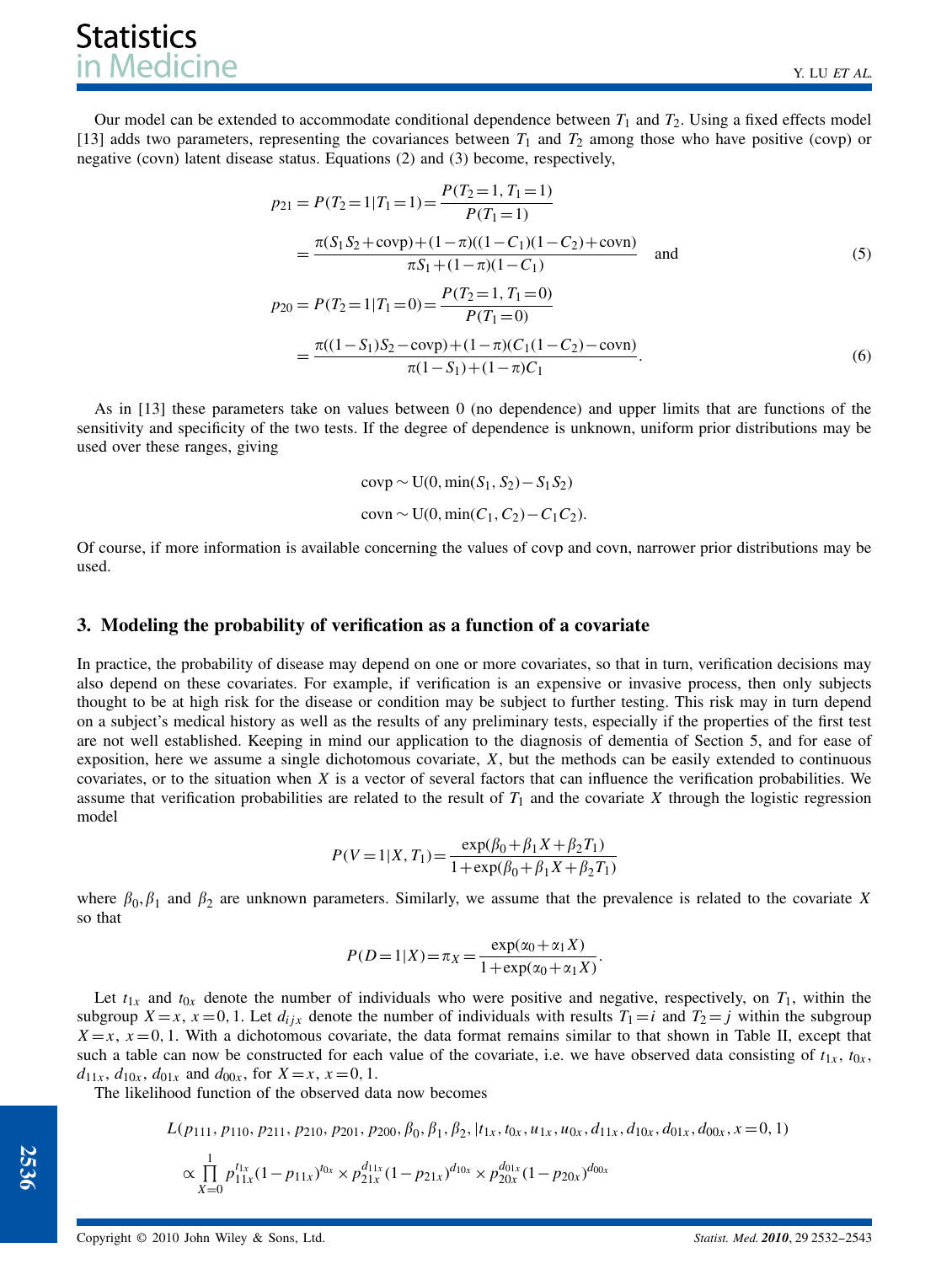$$
\times \left\{ \frac{\exp(\beta_0 + \beta_1 X + \beta_2)}{1 + \exp(\beta_0 + \beta_1 X + \beta_2)} \right\}^{d_{11x} + d_{10x}} \left\{ \frac{1}{1 + \exp(\beta_0 + \beta_1 X + \beta_2)} \right\}^{u_{1x}},
$$
\n
$$
\times \left\{ \frac{\exp(\beta_0 + \beta_1 X)}{1 + \exp(\beta_0 + \beta_1 X)} \right\}^{d_{01x} + d_{00x}} \left\{ \frac{1}{1 + \exp(\beta_0 + \beta_1 X)} \right\}^{u_{0x}} \tag{7}
$$

where  $p_{11x}$ ,  $p_{21x}$  and  $p_{20x}$ ,  $x = 0, 1$ , can each be expressed in terms of  $S_1$ ,  $C_1$ ,  $S_2$ ,  $C_2$  and the parameters used to model the prevalence,  $\alpha_0$  and  $\alpha_1$ , such that

$$
p_{11x} = P(T_1 = 1|X)
$$
  
= 
$$
\frac{\exp(\alpha_0 + \alpha_1 X)S_1 + (1 - C_1)}{1 + \exp(\alpha_0 + \alpha_1 X)},
$$
  

$$
p_{21x} = P(T_2 = 1|T_1 = 1, V = 1, X)
$$
  
= 
$$
\frac{\exp(\alpha_0 + \alpha_1 X)S_1S_2}{\exp(\alpha_0 + \alpha_1 X)S_1 + (1 - C_1)} + \frac{(1 - C_1)(1 - C_2)}{\exp(\alpha_0 + \alpha_1 X)S_1 + (1 - C_1)}
$$
 and  

$$
p_{20x} = P(T_2 = 1|T_1 = 0, V = 1, X)
$$
  
= 
$$
\frac{\exp(\alpha_0 + \alpha_1 X)(1 - S_1)S_2}{\exp(\alpha_0 + \alpha_1 X)(1 - S_1) + C_1} + \frac{C_1(1 - C_2)}{\exp(\alpha_0 + \alpha_1 X)(1 - S_1) + C_1}.
$$

As in Section 2, the expressions above can be modified in a straightforward manner to model conditional dependence between  $T_1$  and  $T_2$ .

We again use Beta prior distributions for the sensitivity and specificity parameters. For the logistic regression parameters  $\alpha_0$ ,  $\alpha_1$ ,  $\beta_0$ ,  $\beta_1$  and  $\beta_2$  we use Normal $(\mu, \sigma^2)$  prior distributions. A suitable low information prior distribution could have  $\mu$ =0 and a sufficiently large value such as  $\sigma$ =10. Even though such priors are not nearly uniform, as they place more weight on the extremes of the  $(0,1)$  interval, they are very weak compared with the information in the data. Other choices of prior distributions that induce a more uniform prior on the probability scale have been described in [12].

If prior information is available about the prevalence, it can be transformed into prior information on  $\alpha_0$  and  $\alpha_1$ . For example, suppose the range of values of  $\pi_x$ ,  $X=0,1$  is given by  $(l_x, u_x)$  and that  $\pi_1$  is believed to be greater than  $\pi_0$ . We can estimate the lower bound of the range of  $\alpha_0$  by  $\alpha_{0l} = \text{logit}(l_0)$  and the upper bound by  $\alpha_{0u} = \text{logit}(u_0)$ . Similarly, for  $\alpha_1$  we could estimate the lower bound by  $\alpha_{11} = \text{logit}(l_1) - \text{logit}(u_0)$  and the upper bound by  $\alpha_{1u} = \text{logit}(u_1) - \text{logit}(l_0)$ . These ranges can be converted into estimates for the prior mean and standard deviation of  $\alpha_0$  and  $\alpha_1$ . For example, the prior mean can be set equal to the centre of the range, and the prior standard deviation can be set equal to one quarter of the range.

The addition of a covariate to the model means essentially doubling the amount of data available, while only slightly increasing the numbers of parameters to estimate, so that the model will usually be identifiable even when  $T_2$  is not a gold standard test. The number of degrees of freedom available for estimating the six parameters of interest,  $(\alpha_0, \alpha_1, S_1, C_1, S_2, C_2)$  now increases from 3 to 6. This is similar to the well-known two-population situation described by Hui and Walter [16], and considered from a Bayesian viewpoint by Johnson *et al.* [17]. This allows the use of non-informative prior distributions across all parameters, if desired. However, as the prevalence in the two strata becomes similar (i.e. as  $\alpha_1$  approaches 0), the problem approaches non-identifiability [15], essentially because there really are not two different populations, as the covariate has no effect on the prevalence. In this case, one must ignore the covariate information and the problem collapses to that described in Section 2, where inference requires informative prior distributions on a minimum of two parameters. If, instead, the effect of the covariate on verification probability is negligible, i.e. parameter  $\beta_1$  approaches 0, the problem remains identifiable as long as the prevalence remains a function of *X*.

#### **4. Application to simulated data sets**

To illustrate the performance of the models described in Sections 2 and 3, we applied them to a series of simulated data sets. Of course, since our models contain a large number of parameters and the study designs can be associated with a wide range of prevalence values, sample sizes, verification rates and test properties, it is impossible to investigate the performance of these models across all possible scenarios. We therefore selected a range of situations that would typically arise in practice.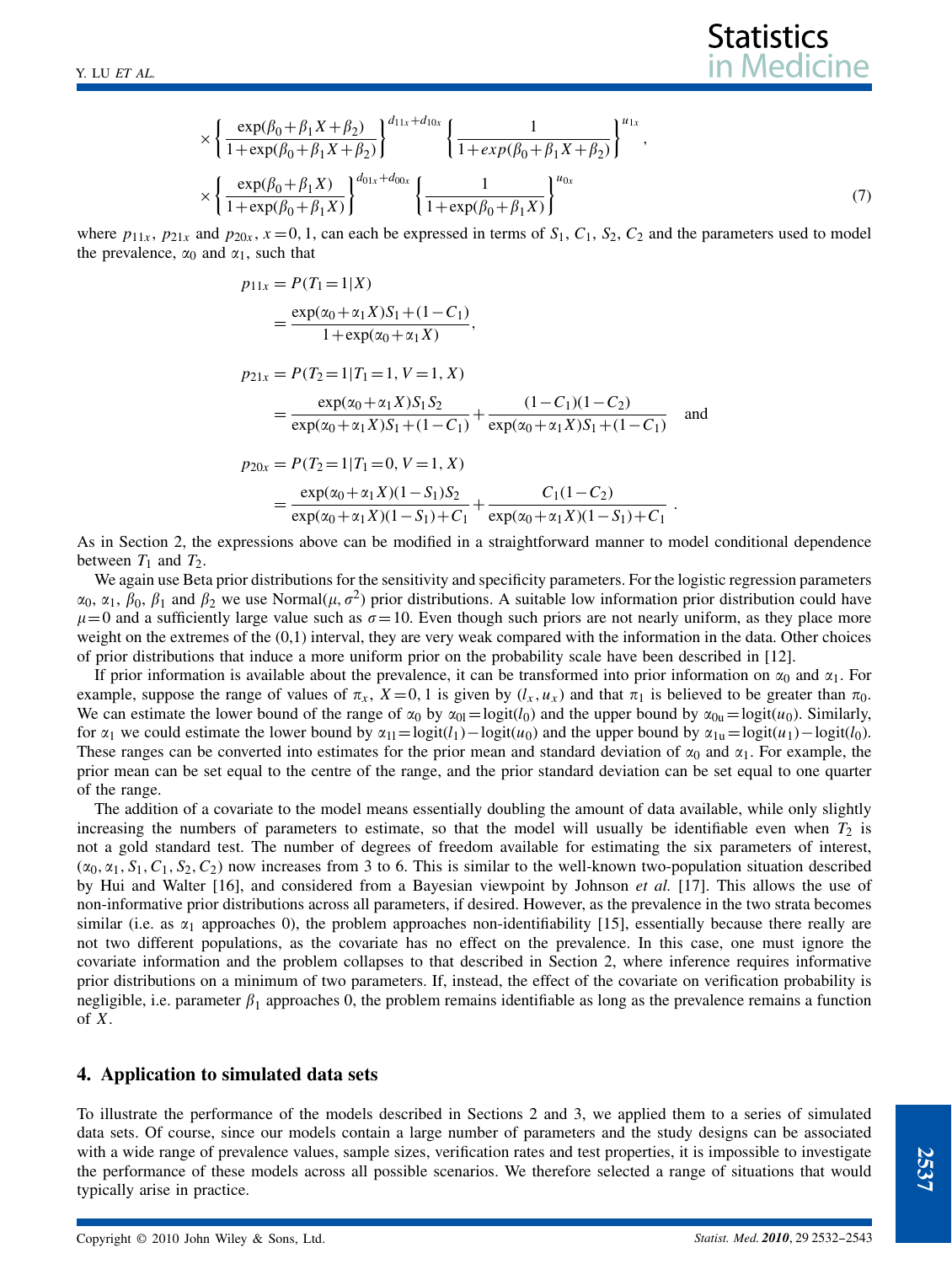In particular, we examined the results of fitting the conditional independence model in Section 2 to data sets that were generated using relatively high and relatively low values for each of the following parameters:

- (i) the prevalence:  $\pi = 0.1$  or 0.4,
- (ii) the probability of verification among those testing negative at the first stage:  $P(V=1|T_1=0)=0.1$  or 0.6
- (iii) the sensitivity of the reference test:  $S_2 = 0.3$  or 0.9
- (iv) the specificity of the reference test:  $C_2 = 0.3$  or 0.9
- (v) the sample size at Stage I:  $N = t_1 + t_0 = 200$ , 2000 or 20 000.

For all data sets we selected parameter values such that  $S_2+C_2>1$  to ensure a meaningful reference test. We set  $S_1 = C_1 = 0.7$  and  $P(V = 1 | T_1 = 1) = 0.9$ .

We also examined the consequence of correctly and incorrectly specifying prior information for the model without a covariate. For data sets generated with  $S_2 = C_2 = 0.9$ ,  $\pi = 0.4$  and  $P(V = 1 | T_1 = 0) = 0.6$ , we considered the following situations: (i) treating  $T_2$  as a gold standard, (ii) using prior distributions over  $S_2$  and  $C_2$  whose 95 per cent credible interval covered the true value but was not centred on the correct values, (iii) using prior distributions for  $S_2$  and  $C_2$ that were indeed centred on the true values.

To study the result of fitting the model in the presence of a covariate, we generated data sets assuming that both sensitivity and specificity of the reference test were high (0.9). We let the covariate have a population distribution  $P(X=1)=0.3$ , and the parameters relating the prevalence to the covariate to have values  $\alpha_0 = -0.2$  and  $\alpha_1 = 2$ . This implies a prevalence in the groups  $X = 0$  and  $X = 1$  of 0.45 and 0.86, respectively. We let the probability of verification be dependent on the covariate and the test result, with  $\text{logit}(P(V=1|T_1, X)) = -0.7 - 0.69 X + 2.78 T_1$ . This implies probabilities of verification in the groups  $(X = 1, T_1 = 0)$ ,  $(X = 0, T_1 = 0)$ ,  $(X = 1, T_1 = 1)$  and  $(X = 0, T_1 = 1)$  of 0.20, 0.33, 0.80 and 0.89, respectively. We used  $N(\mu=0, \sigma=10)$  priors for the parameters  $\beta_0, \beta_1, \beta_2, \alpha_0$  and  $\alpha_1$ . We also ran models where  $\alpha_1$  and  $\beta_1$  were set equal to 0 to study the impact of ignoring adjustment for a covariate that influences the verification probability.

Throughout, uniform Beta $(1, 1)$  prior distributions were used for  $\pi$ ,  $S_1$  and  $C_1$ . We chose different prior densities for the properties of  $T_2$ , depending on whether the true sensitivity and specificity values were high (0.9) or low (0.3), and on whether we wanted to centre the prior density at these true values or not. When the true value was 0.3 we used a Beta(24*.*9*,*58*.*1) prior density implying a 95 per cent prior range of (0.2, 0.4). When the true value was 0.9 we used Beta(31*.*5*,*3*.*5) or Beta(42*.*5*,*7*.*5) densities for centred and non-centred cases, respectively, implying 95 per cent prior ranges of (0.8, 1.0) and (0.75, 0.95), respectively.

In non-identifiable problems, increasing the sample size will often not decrease the width of the posterior credible interval below a certain limiting value [18]. To study the impact of sample size on precision of the posterior estimates in our models, we simulated data sets of size 20 000 for the scenario where the sensitivity and specificity of the reference were high (0.9), verification among  $T_1 = 0$  was high (0.6) and the prevalence was high (0.4).

The results of applying our models to the simulated data sets are given in Tables III and IV. Posterior distributions for the verification probabilities (i.e.  $p_{V1}$  and  $p_{V0}$  or  $\beta_0$ ,  $\beta_1$  and  $\beta_2$ ) were centred over the true values and had high precision for all models (data not shown). We make the following general observations:

- 1. Parameter *C*<sup>1</sup> was always estimated with greater precision compared with *S*1. This was because the prevalence was less than 0.5 in all scenarios, so that more truly negative subjects were available to provide data on the specificity compared with fewer truly positive subjects providing data for the sensitivity. With higher prevalences, the precision of the estimates of  $S_1$  increased, and estimates for  $C_1$  were less accurate.
- 2. A higher verification probability among those testing negative on  $T_1$  resulted in a higher precision of the estimates of  $\pi$  and  $S_1$  only in a few scenarios where the sample size was 2000 and both sensitivity and specificity of the reference test were high (Table III).
- 3. Incorrectly assuming that the reference test was a gold standard resulted in overestimation of the prevalence and underestimation of *S*<sup>1</sup> (Table IV), compared with the situation where the prior distribution was centred over the correct values,  $S_2 = 0.9$  and  $C_2 = 0.9$  (Table III). The credible intervals were artificially narrow, excluding the true value of the parameter (Table IV).
- 4. An increase in sample size from  $N = 200$  to  $N = 2000$  was associated with a narrowing of the credible intervals for  $\pi$ ,  $S_1$  and  $C_1$ , particularly when  $\pi$  = 0.4 (Table III). The median values of  $\pi$ ,  $S_1$  and  $C_1$  were also more likely to be closer to the true values. The very wide credible intervals for all parameters when  $N = 200$  or  $P(V = 1 | T_1 = 0) = 0.1$ suggest that a large Stage I sample size and a moderate probability of verification among subjects testing negative on  $T_1$  may be required to obtain reasonable precision.
- 5. Even when the prior credible intervals over  $S_2$  and  $C_2$  were not centred on the true values, the true values of  $\pi$ ,  $S_1$ and  $C_1$  were captured within their respective posterior credible intervals (Table IV). This would suggest that in the situations considered the models we propose are robust to a slight mis-specification of the prior distribution.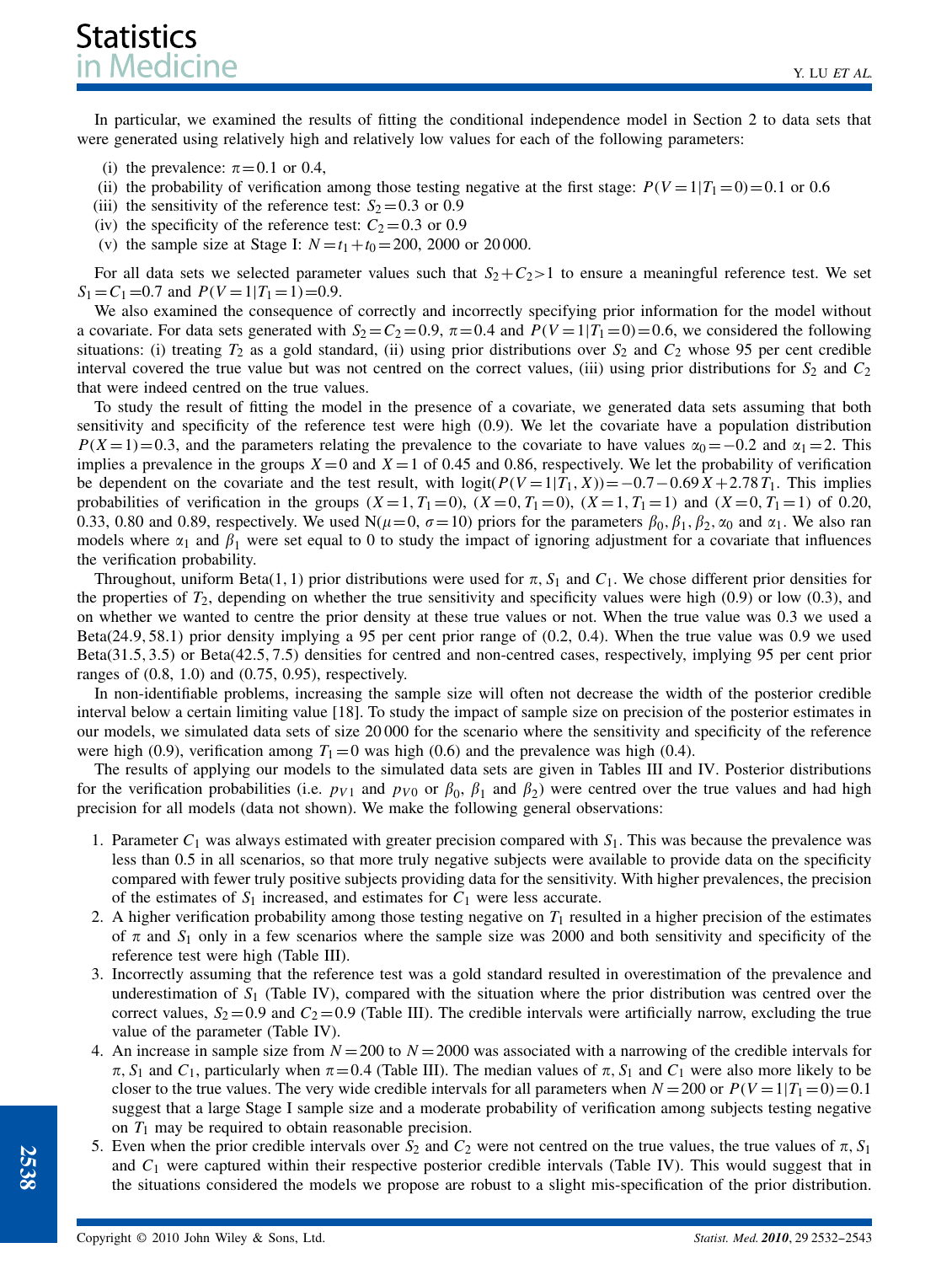| Table III. I Osterior medians and 20 per cent posterior credible microals when apprying the moder to simulated data, whir<br>prior credible intervals over $S_2$ and $C_2$ centred on true values. The true values for $S_1$ and $C_1$ are both 0.7. |                |               |       |       |                                                  |                                                                           |                       |                                                                                             |                       |  |  |
|------------------------------------------------------------------------------------------------------------------------------------------------------------------------------------------------------------------------------------------------------|----------------|---------------|-------|-------|--------------------------------------------------|---------------------------------------------------------------------------|-----------------------|---------------------------------------------------------------------------------------------|-----------------------|--|--|
|                                                                                                                                                                                                                                                      | True values    |               |       |       | Posterior median (95 per cent Credible Interval) |                                                                           |                       |                                                                                             |                       |  |  |
| N                                                                                                                                                                                                                                                    | $p(V=1 T_1=0)$ | $\pi$         | $S_2$ | $C_2$ | $\pi$                                            | $S_1$                                                                     | C <sub>1</sub>        | $S_2$                                                                                       | $C_2$                 |  |  |
| 200                                                                                                                                                                                                                                                  | 0.1            | 0.1           | 0.3   | 0.9   |                                                  |                                                                           |                       | $0.27$ (0.02, 0.84) 0.40 (0.04, 0.96) 0.70 (0.18, 0.91) 0.27 (0.19, 0.39) 0.91 (0.82, 0.98) |                       |  |  |
| 200                                                                                                                                                                                                                                                  | 0.1            | 0.1           | 0.9   | 0.3   |                                                  | $0.18(0.01, 0.79)$ $0.22(0.01, 0.92)$ $0.73(0.24, 0.86)$                  |                       | 0.89(0.74, 0.97)                                                                            | 0.33(0.25, 0.42)      |  |  |
| 200                                                                                                                                                                                                                                                  | 0.1            | 0.1           | 0.9   | 0.9   |                                                  | $0.10(0.01, 0.28)$ $0.55(0.12, 0.97)$                                     | 0.67(0.58, 0.75)      | 0.90(0.78, 0.97)                                                                            | 0.91(0.81, 0.97)      |  |  |
| 200                                                                                                                                                                                                                                                  | 0.1            | 0.4           | 0.3   | 0.9   | 0.63(0.12, 0.97)                                 | $0.48$ $(0.17, 0.92)$                                                     | 0.58(0.05, 0.95)      | 0.29(0.22, 0.39)                                                                            | 0.89(0.77, 0.97)      |  |  |
| 200                                                                                                                                                                                                                                                  | 0.1            | 0.4           | 0.9   | 0.3   |                                                  | $0.34$ (0.03, 0.87) 0.50 (0.06, 0.96) 0.55 (0.13, 0.88)                   |                       | 0.89(0.77, 0.97)                                                                            | 0.30(0.22, 0.39)      |  |  |
| 200                                                                                                                                                                                                                                                  | 0.1            | 0.4           | 0.9   | 0.9   |                                                  | $0.37(0.24, 0.56)$ $0.76(0.51, 0.98)$                                     | 0.70(0.57, 0.81)      | 0.90(0.77, 0.97)                                                                            | 0.91(0.79, 0.97)      |  |  |
| 200                                                                                                                                                                                                                                                  | 0.6            | 0.1           | 0.3   | 0.9   |                                                  | $0.27(0.05, 0.57)$ 0.70 $(0.27, 0.98)$                                    | 0.78(0.62, 0.97)      | 0.29(0.20, 0.39)                                                                            | 0.93(0.86, 0.98)      |  |  |
| 200                                                                                                                                                                                                                                                  | 0.6            | 0.1           | 0.9   | 0.3   | $0.27(0.02, 0.84)$ 0.38 $(0.04, 0.94)$           |                                                                           | 0.73(0.37, 0.94)      | 0.89(0.76, 0.97)                                                                            | 0.30(0.22, 0.39)      |  |  |
| 200                                                                                                                                                                                                                                                  | 0.6            | 0.1           | 0.9   | 0.9   |                                                  | $0.08$ $(0.02, 0.18)$ $0.69$ $(0.30, 0.98)$                               | $0.68$ $(0.60, 0.75)$ | 0.90(0.78, 0.97)                                                                            | 0.92(0.85, 0.97)      |  |  |
| 200                                                                                                                                                                                                                                                  | 0.6            | 0.4           | 0.3   | 0.9   |                                                  | $0.53(0.19, 0.92)$ $0.63(0.35, 0.96)$ $0.80(0.39, 0.99)$                  |                       | 0.30(0.23, 0.40)                                                                            | 0.90(0.79, 0.97)      |  |  |
| 200                                                                                                                                                                                                                                                  | 0.6            | 0.4           | 0.9   | 0.3   |                                                  | $0.44(0.05, 0.92)$ $0.52(0.11, 0.94)$ $0.58(0.17, 0.93)$                  |                       | 0.89(0.79, 0.97)                                                                            | $0.28$ $(0.21, 0.38)$ |  |  |
| 200                                                                                                                                                                                                                                                  | 0.6            | 0.4           | 0.9   | 0.9   |                                                  | $0.36(0.22, 0.50)$ $0.72(0.55, 0.94)$                                     | 0.66(0.56, 0.77)      | 0.90(0.77, 0.97)                                                                            | 0.90(0.78, 0.97)      |  |  |
| 2000                                                                                                                                                                                                                                                 | 0.1            | 0.1           | 0.3   | 0.9   |                                                  | $0.20(0.03, 0.53)$ $0.60(0.25, 0.97)$                                     | 0.72(0.64, 0.86)      | 0.28(0.19, 0.39)                                                                            | 0.92(0.86, 0.97)      |  |  |
| 2000                                                                                                                                                                                                                                                 | 0.1            | 0.1           | 0.9   | 0.3   |                                                  | $0.23$ (0.01, 0.83) 0.36 (0.04, 0.92) 0.66 (0.30, 0.84)                   |                       | 0.88(0.74, 0.97)                                                                            | 0.29(0.24, 0.38)      |  |  |
| 2000                                                                                                                                                                                                                                                 | 0.1            | 0.1           | 0.9   | 0.9   |                                                  | $0.11(0.04, 0.20)$ $0.59(0.37, 0.96)$ $0.70(0.67, 0.73)$                  |                       | 0.90(0.77, 0.97)                                                                            | 0.90(0.82, 0.97)      |  |  |
| 2000                                                                                                                                                                                                                                                 | 0.1            | 0.4           | 0.3   | 0.9   |                                                  | $0.47$ $(0.20, 0.83)$ $0.69$ $(0.46, 0.97)$                               | 0.74(0.54, 0.97)      | 0.28(0.22, 0.39)                                                                            | 0.90(0.82, 0.97)      |  |  |
| 2000                                                                                                                                                                                                                                                 | 0.1            | 0.4           | 0.9   | 0.3   | 0.39(0.24, 0.64)                                 | 0.86(0.63, 0.99)                                                          | 0.74(0.61, 0.96)      | 0.90(0.80, 0.97)                                                                            | 0.34(0.26, 0.42)      |  |  |
| 2000                                                                                                                                                                                                                                                 | 0.1            | 0.4           | 0.9   | 0.9   |                                                  | $0.39(0.27, 0.51)$ $0.71(0.60, 0.91)$ $0.68(0.63, 0.75)$                  |                       | 0.90(0.77, 0.97)                                                                            | 0.90(0.78, 0.97)      |  |  |
| 2000                                                                                                                                                                                                                                                 | 0.6            | 0.1           | 0.3   | 0.9   |                                                  | $0.20(0.03, 0.50)$ $0.54(0.33, 0.96)$ $0.72(0.67, 0.85)$                  |                       | 0.28(0.19, 0.39)                                                                            | 0.91(0.87, 0.97)      |  |  |
| 2000                                                                                                                                                                                                                                                 | 0.6            | 0.1           | 0.9   | 0.3   | 0.15(0.01, 0.73)                                 | 0.41(0.05, 0.94)                                                          | 0.68(0.48, 0.82)      | 0.88(0.73, 0.97)                                                                            | 0.30(0.26, 0.38)      |  |  |
| 2000                                                                                                                                                                                                                                                 | 0.6            | 0.1           | 0.9   | 0.9   | 0.09(0.03, 0.18)                                 | 0.57(0.42, 0.95)                                                          | 0.70(0.67, 0.72)      | 0.90(0.77, 0.97)                                                                            | 0.90(0.84, 0.97)      |  |  |
| 2000                                                                                                                                                                                                                                                 | 0.6            | 0.4           | 0.3   | 0.9   |                                                  | $0.44$ (0.22, 0.68) 0.74 (0.60, 0.98) 0.73 (0.61, 0.96)                   |                       | 0.29(0.22, 0.39)                                                                            | 0.91(0.86, 0.97)      |  |  |
| 2000                                                                                                                                                                                                                                                 | 0.6            | $0.4^{\circ}$ | 0.9   | 0.3   |                                                  | $0.39(0.18, 0.67)$ $0.74(0.56, 0.98)$                                     | 0.72(0.62, 0.96)      | 0.90(0.82, 0.97)                                                                            | 0.30(0.25, 0.39)      |  |  |
| 2000                                                                                                                                                                                                                                                 | 0.6            | $0.4^{\circ}$ | 0.9   | 0.9   |                                                  | $0.42$ (0.31, 0.52) 0.71 (0.65, 0.85) 0.69 (0.65, 0.76) 0.90 (0.77, 0.97) |                       |                                                                                             | 0.90(0.77, 0.97)      |  |  |
| 20 000                                                                                                                                                                                                                                               | $0.6^{\circ}$  | $0.4^{\circ}$ | 0.9   | 0.9   |                                                  | $0.40$ $(0.30, 0.49)$ $0.71$ $(0.66, 0.83)$ $0.70$ $(0.68, 0.76)$         |                       | 0.90(0.78, 0.97)                                                                            | 0.90(0.79, 0.97)      |  |  |

**Table III**. Posterior medians and 95 per cent posterior credible intervals when applying the model to simulated data, with

Of course, this also depends on the precision of the estimates. Our posterior credible intervals tended to be relatively wide, so that it is not surprising that the true values were often inside of these intervals, even with imperfect choice of prior distributions.

- 6. In the presence of a covariate when  $N = 2000$ , posterior densities were concentrated around the true parameter values even when using low information prior distributions over all parameters (Table IV).
- 7. The bias due to ignoring the covariate was apparent—informative prior distributions were required to bring the posterior median estimates close to their true values. Even with informative prior distributions the posterior credible intervals remained wider compared with fitting the correct model adjusting for the covariate.
- 8. When the sample size was 20000, the posterior credible intervals for  $\pi$ ,  $S_1$  and  $C_1$  decreased in width by 30–50 per cent for an identifiable model, that is, those where the gold standard was assumed to be perfect (Table IV). There was a smaller improvement in precision for the non-identifiable models (Table III), demonstrating that increasing the sample size will not necessarily improve the precision of the estimates under these circumstances.

### **5. Evaluating a screening test for dementia**

We now return to the problem of evaluating a screening test for dementia, as discussed in the introduction. The initial analysis [2] assumed that clinical diagnosis is a perfect gold standard test, but as discussed in Section 1, this assumption is unrealistic, with estimates of the sensitivity of clinical diagnosis ranging from 39 to 98 per cent, and specificity estimates ranging from 33 to 100 per cent [19]. There was a strong negative correlation between the sensitivity and the specificity of −0.79 [19] among these studies, showing that raising sensitivity was only at the expense of decreased specificity. We assumed uniform prior distributions over the ranges given above for the sensitivity and specificity of clinical diagnosis, giving *S*<sup>2</sup> ∼U(0*.*39*,*0*.*98) and *C*<sup>2</sup> ∼U(0*.*33*,*1). We also considered an alternative bivariate normal prior distribution that allowed for a correlation between sensitivity and specificity, with

$$
\begin{pmatrix} \text{logit}(S_2) \\ \text{logit}(C_2) \end{pmatrix} \sim N \left( \mu = \begin{pmatrix} 1.72 \\ 1.94 \end{pmatrix}, \Sigma = \begin{pmatrix} 1.18 & -1.14 \\ -1.14 & 1.76 \end{pmatrix} \right),
$$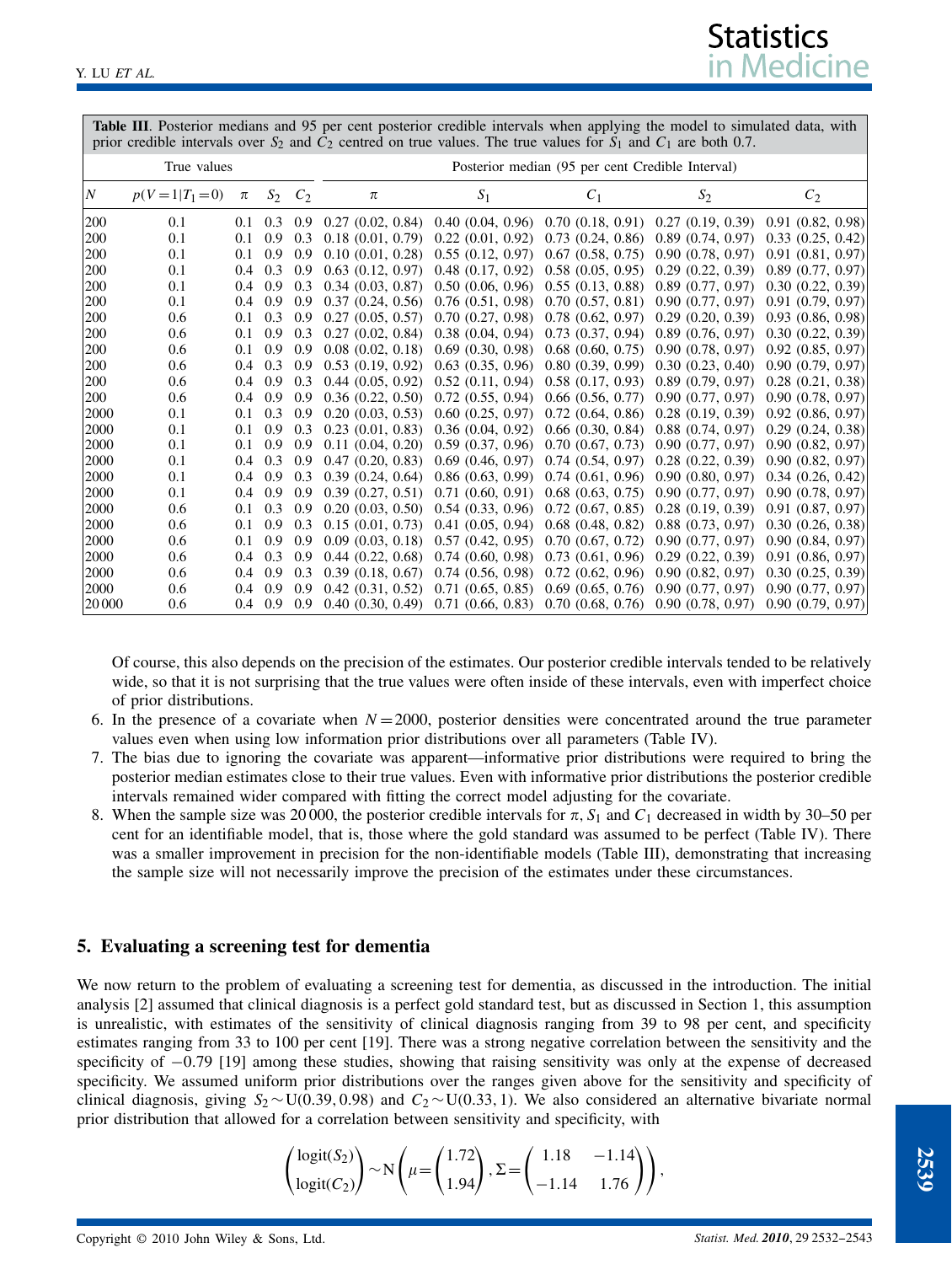|                       |                                             | over $S_2$ and $C_2$ were mis-specified or a covariate | Table IV. Posterior medians and 95 per cent posterior credible intervals when applying the model to simulated data: Results for cases when prior credible intervals<br>was involved                                                                                                                |                  |                    |                  |                   |
|-----------------------|---------------------------------------------|--------------------------------------------------------|----------------------------------------------------------------------------------------------------------------------------------------------------------------------------------------------------------------------------------------------------------------------------------------------------|------------------|--------------------|------------------|-------------------|
|                       | Prior on<br>$S_2, C_2$                      |                                                        | $\pi(0.4^*)$                                                                                                                                                                                                                                                                                       | $S_1(0.7)$       | $C_1(0.7)$         | $S_2(0.9)$       | $C_2(0.9)$        |
|                       | $S_2, C_2 = 1$                              |                                                        | Impact of prior mis-specification and sample size in situations where no covariate is involved<br>0.44(0.42, 0.47)                                                                                                                                                                                 | 0.66(0.62, 0.69) | 0.66(0.63, 0.69)   |                  |                   |
| 2000                  | Mis-specified                               | 0.42                                                   | (0.29, 0.53)                                                                                                                                                                                                                                                                                       | 0.75(0.67, 0.93) | 0.71(0.66, 0.80)   | 0.85(0.72, 0.93) | 0.85(0.74, 0.93)  |
| 20 000                | $S_2, C_2 = 1$                              | 0.42                                                   | (0.41, 0.43)                                                                                                                                                                                                                                                                                       | 0.65(0.64, 0.66) | 0.67 (0.665, 0.68) |                  |                   |
| 20000                 | Mis-specified                               | 0.39                                                   | (0.27, 0.49)                                                                                                                                                                                                                                                                                       | 0.76(0.68, 0.95) | 0.72(0.69, 0.80)   | 0.85(0.72, 0.93) | 0.85(0.74, 0.93)  |
| Covariate<br>adjusted | Prior on<br>$S_2, C_2$                      | $\alpha_0$ (0.41)                                      | $\alpha_1$ (-1.21)                                                                                                                                                                                                                                                                                 | $S_1(0.7)$       | $C_1(0.7)$         | $S_2(0.9)$       | $C_2(0.9)$        |
|                       | Impact of ignoring a covariate $(N = 2000)$ |                                                        |                                                                                                                                                                                                                                                                                                    |                  |                    |                  |                   |
| Yes                   |                                             | $0.50(-0.23, 1.16)$                                    | $-1.24$ (-1.85 $-1.06$ )                                                                                                                                                                                                                                                                           | 0.66(0.61, 0.76) | 0.66(0.60, 0.74)   | 0.90(0.78, 0.99) | 0.91(0.70, 1.00)  |
| Yes                   |                                             | 0.49(0.12, 0.95)                                       | $-1.21(-1.57, -0.88)$                                                                                                                                                                                                                                                                              | 0.66(0.61, 0.72) | 0.66(0.61, 0.72)   | 0.91(0.81, 0.97) | 0.91(0.81, 0.98)  |
| $\tilde{z}$           |                                             | $0.09 (-1.07, 1.28)$                                   |                                                                                                                                                                                                                                                                                                    | 0.76(0.61, 0.98) | 0.76(0.61, 0.98)   | 0.76(0.65, 0.99) | 0.71 (0.56, 0.98) |
|                       |                                             | $0.20(-0.24, 0.76)$                                    |                                                                                                                                                                                                                                                                                                    | 0.65(0.60, 0.74) | 0.66 (0.61, 0.78)  | 0.90(0.76, 0.97) | 0.90 (0.77, 0.97) |
|                       |                                             |                                                        | For all models, $p(V=1 T_1=0)=0.6$ . * True values of each parameter are given in brackets. NI indicates Non-informative and I indicates Informative prior density were used<br>for S <sub>2</sub> and C <sub>2</sub> centred over the true values, with hyperparameters as discussed in Section 4 |                  |                    |                  |                   |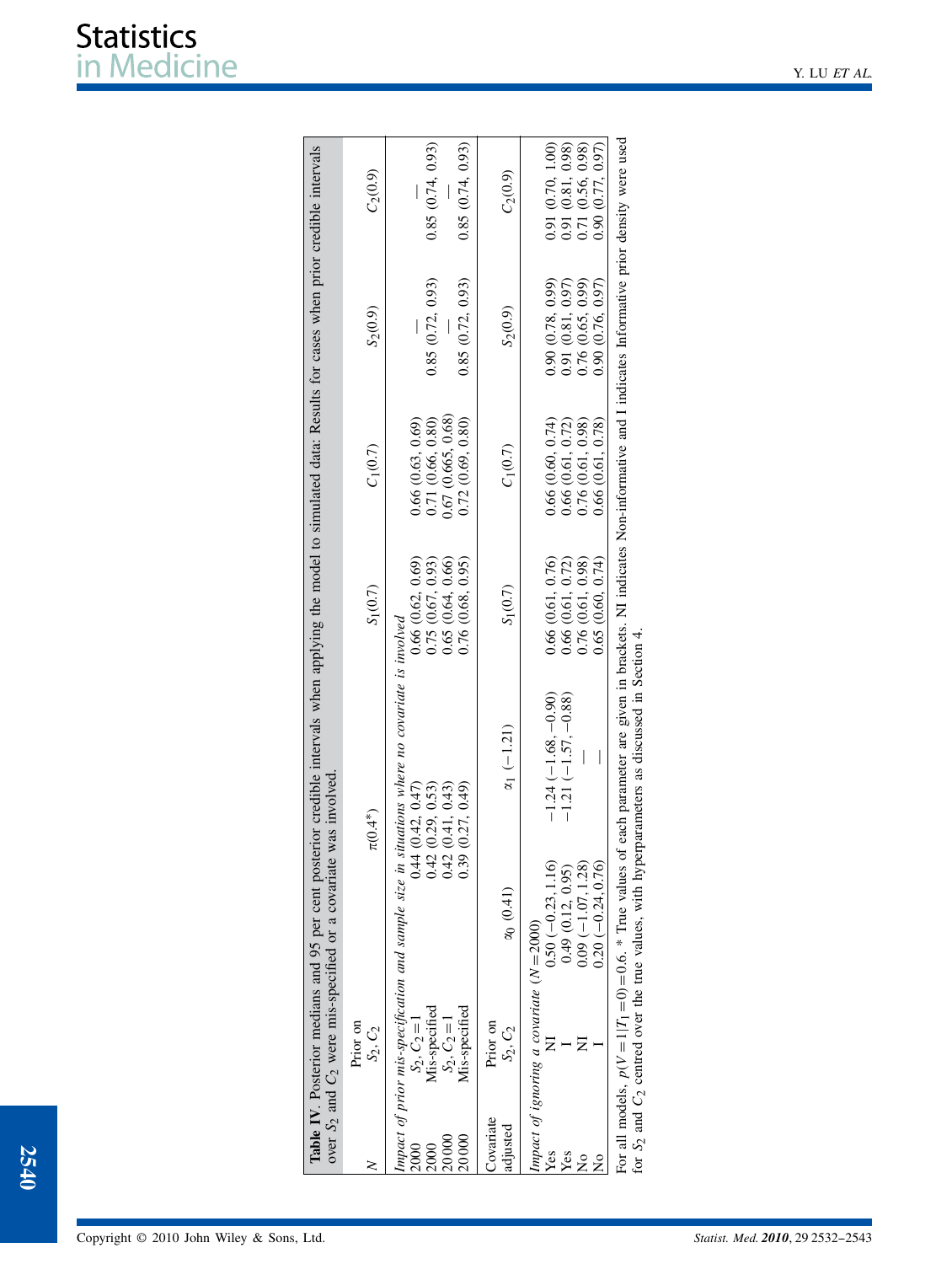thereby accounting for the correlation between these parameters. Marginally, the ranges given by this bivariate prior density closely match the ranges of the two independent uniform distributions over  $S_2$  and  $C_2$  given above. Since the problem is identifiable, we could theoretically use low-information  $U(0, 1)$  priors for all parameters. This was also done as a robustness check.

The screening test is based on a short questionnaire, and while the reference test also employs a more in-depth questionnaire, it is largely based on a clinical examination of the patient. Nevertheless, one cannot be absolutely certain of the assumption of conditional independence between tests. We therefore also fit a model that allows for conditional dependence. In further analyses we studied the relative impact of ignoring verification bias and reference standard bias, by fitting various models where combinations of these biases are ignored. We also considered situations where adjustment for the covariate was ignored.

|                                           |                   | <b>Table V.</b> Summary of the posterior distributions for all unknown parameters in screening for dementia. |                                                        |                                        |
|-------------------------------------------|-------------------|--------------------------------------------------------------------------------------------------------------|--------------------------------------------------------|----------------------------------------|
|                                           |                   | Prior on $S_2$ and $C_2$                                                                                     |                                                        |                                        |
|                                           | $S_2 = C_2 = 1$   | $S_2$ , $C_2 \sim$ Beta(1,1)                                                                                 | $S_2 \sim U(0.39, 0.98)$ ,<br>$C_2 \sim U(0.33, 0.99)$ | Bivariate normal<br>prior <sup>*</sup> |
| $S_1$                                     | 0.91(0.75, 0.99)  | 0.91(0.69, 1.00)                                                                                             | 0.91(0.70, 1.00)                                       | 0.91(0.70, 1.00)                       |
| $\begin{array}{c} C_1 \\ S_2 \end{array}$ | 0.85(0.83, 0.86)  | 0.88(0.86, 0.91)                                                                                             | 0.88(0.86, 0.91)                                       | 0.88(0.86, 0.91)                       |
|                                           |                   | 0.50(0.37, 0.66)                                                                                             | 0.50(0.40, 0.66)                                       | 0.51(0.38, 0.66)                       |
| $C_2$                                     |                   | 0.99(0.93, 1.00)                                                                                             | 0.98(0.94, 0.99)                                       | 0.98(0.95, 0.99)                       |
| $\alpha_1$                                | 2.32(1.70, 3.02)  | 2.38(1.68, 6.41)                                                                                             | 2.45(1.68, 4.01)                                       | 2.40(1.65, 3.98)                       |
| $\pi$ when age <75                        | 0.01(0.007, 0.02) | $0.02$ $(0.0004, 0.06)$                                                                                      | $0.02$ $(0.004, 0.05)$                                 | $0.02$ $(0.004, 0.06)$                 |
| $\pi$ when age $\geq 75$                  | 0.12(0.09, 0.15)  | $0.21$ $(0.15, 0.30)$                                                                                        | $0.21$ $(0.15, 0.29)$                                  | 0.21(0.15, 0.29)                       |

<sup>∗</sup>See Section 5.



**Figure 1**. Posterior density functions obtained with different prior distributions over sensitivity and specificity of reference test for dementia.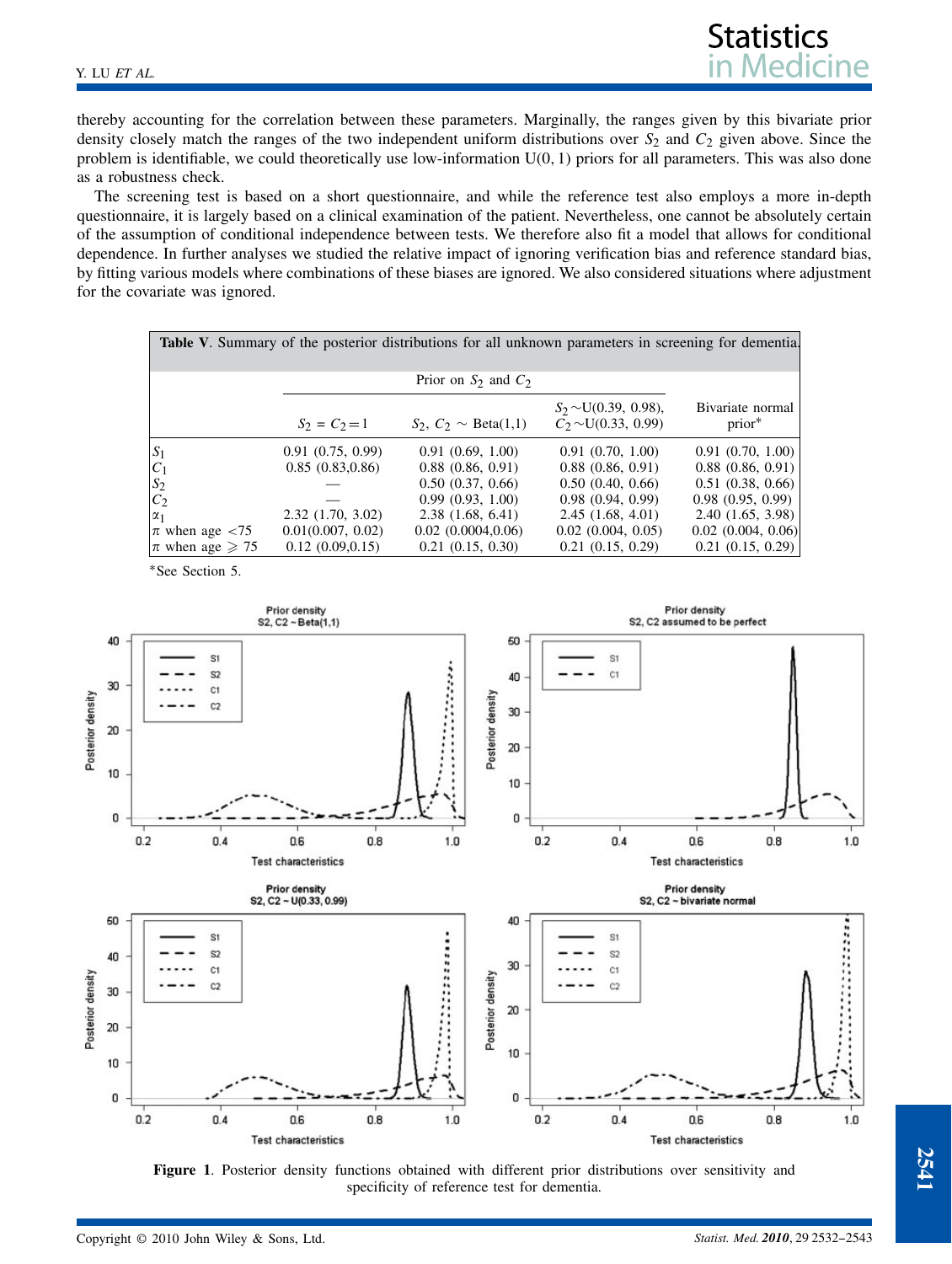|                      | <b>Table VI.</b> Impact of ignoring various biases on sensitivity and specificity estimates. |                           |           |                       |                       |                  |                  |  |  |  |  |
|----------------------|----------------------------------------------------------------------------------------------|---------------------------|-----------|-----------------------|-----------------------|------------------|------------------|--|--|--|--|
|                      |                                                                                              | Adjustment for            |           |                       |                       |                  |                  |  |  |  |  |
| Verification<br>bias | Imperfect<br>reference                                                                       | Conditional<br>dependence | Covariate | S <sub>1</sub>        | C <sub>1</sub>        | $S_2$            | $C_2$            |  |  |  |  |
| N <sub>o</sub>       | N <sub>0</sub>                                                                               |                           | Yes       | 0.98(0.92, 1.00)      | 0.34(0.29, 0.40)      |                  |                  |  |  |  |  |
| No                   | Yes                                                                                          | N <sub>0</sub>            | Yes       | 0.98(0.92, 1.00)      | 0.35(0.29, 0.42)      | 0.87(0.59, 0.98) | 0.98(0.93, 0.99) |  |  |  |  |
| No                   | Yes                                                                                          | Yes                       | Yes       | 0.61(0.45, 0.87)      | $0.23$ $(0.15, 0.32)$ | 0.47(0.39, 0.78) | 0.92(0.86, 0.98) |  |  |  |  |
| Yes                  | N <sub>0</sub>                                                                               |                           | Yes       | 0.91(0.75, 0.99)      | 0.85(0.83, 0.86)      |                  |                  |  |  |  |  |
| Yes                  | Yes                                                                                          | N <sub>0</sub>            | Yes       | 0.92(0.70, 1.00)      | 0.88(0.86, 0.91)      | 0.50(0.40, 0.66) | 0.98(0.94, 0.99) |  |  |  |  |
| <b>Yes</b>           | Yes                                                                                          | Yes                       | Yes       | 0.88(0.65, 0.99)      | 0.87(0.85, 0.89)      | 0.47(0.39, 0.63) | 0.98(0.95, 0.99) |  |  |  |  |
| <b>Yes</b>           | N <sub>0</sub>                                                                               |                           | No.       | $0.81$ $(0.56, 0.97)$ | 0.85(0.83, 0.86)      |                  |                  |  |  |  |  |
| Yes                  | Yes                                                                                          | Yes                       | No        | 0.57(0.02, 0.98)      | 0.81(0.79, 0.86)      | 0.66(0.40, 0.96) | 0.94(0.91, 0.99) |  |  |  |  |

The impact of adjusting for reference standard bias can be seen in Table V. When treating clinical diagnosis as a perfect reference standard, the sensitivity of the screening test was estimated to be 0.91 (95 per cent credible interval (CrI) 0.75, 0.99) and its specificity was 0.85 (95 per cent CrI 0.83, 0.86). When using an informative prior density the specificity of the screening test somewhat increased, while the credible interval for the sensitivity widened. But the greatest impact was seen in the estimated prevalence, which roughly doubled in both age groups when the reference test was considered as imperfect. This largely occurs because the sensitivity of clinical diagnosis dropped to 50 per cent, whereas its specificity stayed close to 100 per cent. Similar estimates were obtained when using the bivariate normal prior distribution for  $(S_2, C_2)$ , and the results were also similar whether using non-informative or informative prior distributions. This suggests that the observed data are in agreement with the prior information on sensitivity and specificity of clinical diagnosis reported in earlier studies, and that the sample size was large enough to outweigh the prior information in this identifiable problem. Plots of the posterior density functions of the sensitivity and specificity parameters of the two tests, obtained with the different prior distributions are given in Figure 1.

Table VI summarizes the results of our sensitivity analysis of the impact of ignoring various biases on our estimates. As others have also found, ignoring verification bias causes the estimate of the sensitivity of the screening test to increase, while the specificity decreases. When adjusting for verification bias, further adjustment for conditional dependence appears to only slightly affect the estimates of test properties in this data set, lowering the two sensitivity estimates and increasing the width of their posterior credible intervals, while the two specificity estimates remained virtually unchanged. The posterior median and 95 per cent credible interval of the conditional covariance parameters were:  $\text{covp}=0.02$  (0, 0.10) and covn=0.01 (0, 0.02). Ignoring the covariate decreased the sensitivity and specificity of the screening test while raising the sensitivity of the reference test.

#### **6. Discussion**

We have presented methods that simultaneously adjust for reference standard bias and verification bias when evaluating the properties of a new diagnostic test. By applying them to simulated data sets we have shown our methods to work well, although the nature of the problem is such that credible intervals will tend to be wide with smaller sample sizes [18]. These analyses also show that incorrectly assuming the reference test to be a perfect gold standard can result in biased estimates of the sensitivity and specificity of the test under evaluation, as well as inaccurate prevalence estimates, even when the properties of the reference test are very good. It is therefore important to adjust for even small imperfections in the reference test.

Gustafson [20] discusses how to express non-identified models in two parts, one component with parameters for which the data can be informative, the other component having parameters upon which data have little effect, regardless of the sample size. For the latter set of parameters, no amount of data will lessen the impact of prior information on final inferences. One must then derive a range of plausible prior densities for these parameters, and check robustness of posterior inferences across the different prior choices. Our results emphasize this point by displaying the effect of different choices of prior distributions while retaining the same model and data. We also considered joint prior modeling of sensitivity and specificity along with the usual independent prior choices. Alternatively, one can address identifiability by increasing the amount of data, as occurs in our example when the covariate age is included. Here, the covariate sufficiently increased the amount of data to render our model identifiable, which will happen in practice if the covariate has a large enough effect.

While our study design focuses on the case where  $P(T_1)$  and  $P(T_2|T_1)$  are estimated from the same study, our methods also apply when these probabilities are unbiasedly estimated from separate studies [21, 22]. While we assumed that the